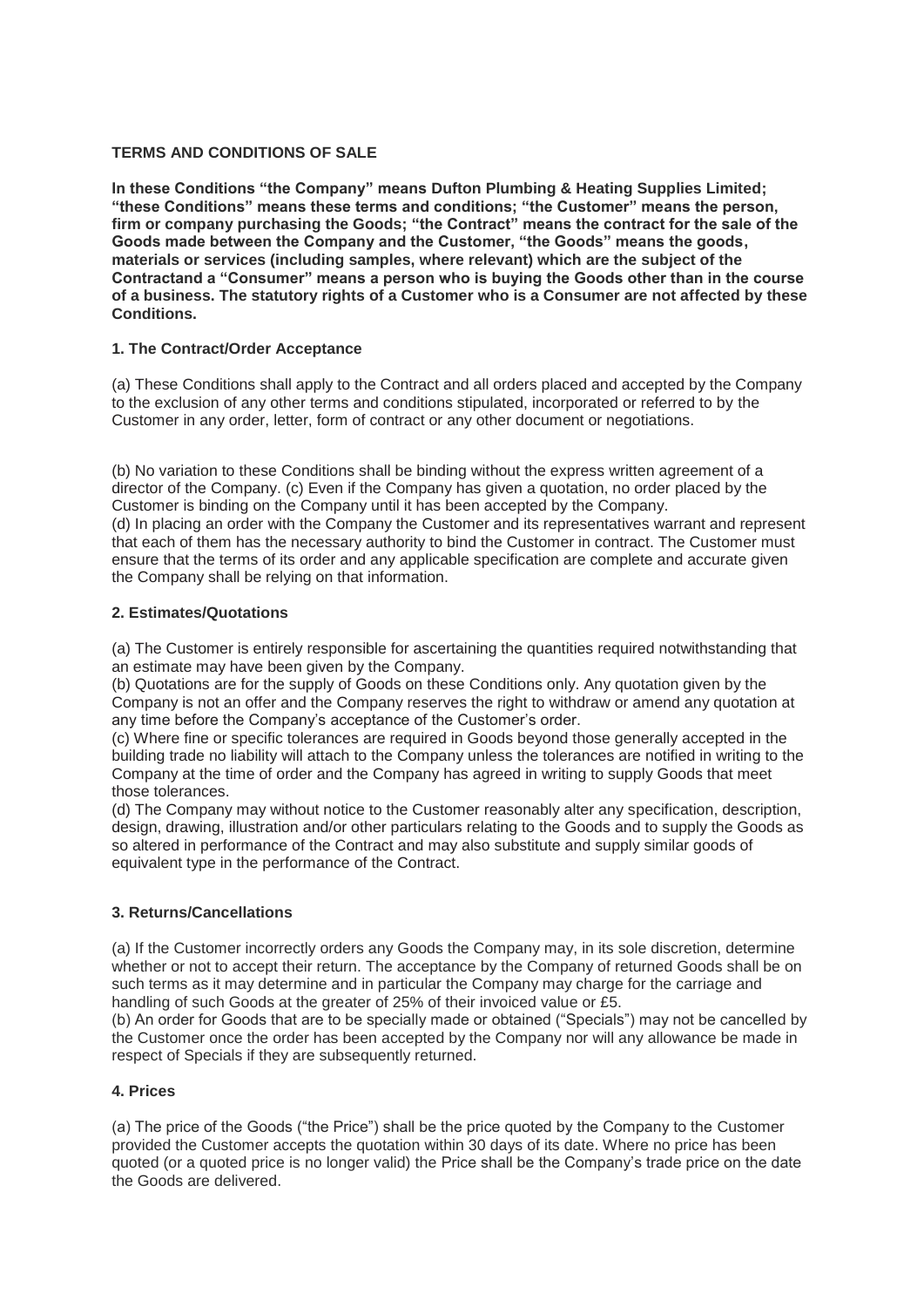(b) The Company may by giving notice to the Customer at any time up to 7 days before delivery increase the Price to reflect any increase in the cost to the Company of procuring or supplying the Goods which is due to factors beyond its reasonable control (including without limitation foreign exchange fluctuations, taxes and duties and the cost of labour, materials and manufacturing costs) provided that in such circumstances the Customer may cancel the Contract up to 3 days before the due date for delivery.

(c) All prices quoted are exclusive of Value Added Tax and delivery charges unless otherwise stated. (d) If the Company agrees to deliver Goods other than in accordance with Condition 6(a)(i) it may recharge the delivery costs to the Customer plus an administration fee.

### **5. Accounts/Payments**

(a) Credit accounts may be opened at the discretion of the Company, subject to satisfactory credit references being obtained. Unless otherwise agreed in writing, payment for Goods supplied on credit accounts shall become due and payable no later than the last day of the month following the month of delivery. However, if the Goods concerned are Specials the Company may instead apply the payment terms in Condition 5(b).

(b) For cash Customers, that is, Customers who do not have a credit account with the Company or whose credit account is cancelled or suspended under Condition 5(g) and in respect of the supply of Specials to credit account Customers and other non-standard transactions (as determined by the Company), the Customer shall pay the price for the Goods on acceptance of order, or on or before delivery, (where applicable), upon receipt of the Company's invoice.

(c) No payment shall be deemed to have been received until the Company has received cash or cleared funds. Time for payment shall be of the essence. Notwithstanding any other provision, all payments payable to the Company under any Contract shall become due immediately if the Company becomes entitled to terminate the Contract under Condition 15(a) or the Contract otherwise terminates.

(d) Any queries on an invoice must be raised in writing by the Customer within 21 days of the invoice date, otherwise the invoiced amount shall be deemed to be accepted by the Customer.

(e) Without prejudice to the Company's rights to enforce payment, if the Customer fails to make payment in accordance with these Conditions the Company may (at the Company'sabsolute discretion) charge interest on any balance outstanding (notwithstanding that a portion of the account or invoice is the subject of any dispute or query) from the due date for payment until payment is made, whether before or after any judgment either: (i) at the annual rate of 5% above the base lending rate from time to time of Lloyds TSB Bank plc; or (ii) at the rate and on the basis permitted under the Late Payment of Commercial Debts (Interest) Act 1998.

(f) The Customer shall indemnify the Company, against all costs (including legal costs) and expenses incurred by the Company in recovering amounts due from the Customer, or exercising its rights under this Condition 5, including any administration fee incurred if the Company refers a late/non payment dispute to its lawyers or collection agents.

(g) The Company may cancel or suspend the Customer's credit account by notice in writing at any time should it decide, for whatever reason, that it requires further security from the Customer, other than that already provided (if any). If the Company exercises such rights it may continue trading with the Customer in accordance with Condition 5(b). The Company may reinstate the credit account once the additional security required has been provided by the Customer and any other conditions have been met. The Customer agrees to use its best endeavors to ensure that any additional security required by the Company (including but not limited to a third party guarantee) is provided.

(h) The Company may at any time, at its sole discretion and without reference to the Customer or any guarantor: (i) increase (without limit) or decrease any credit limit applied to the Customer; and (ii) supply Goods in excess of the credit limit. The Company may take action to collect all monies owing in full whether or not the sums due exceed the prevailing credit limit. Where more than one invoice is outstanding the Company may choose against which invoice(s) to apply any payment from the Customer even if the Customer has allocated the payment to a specific invoice.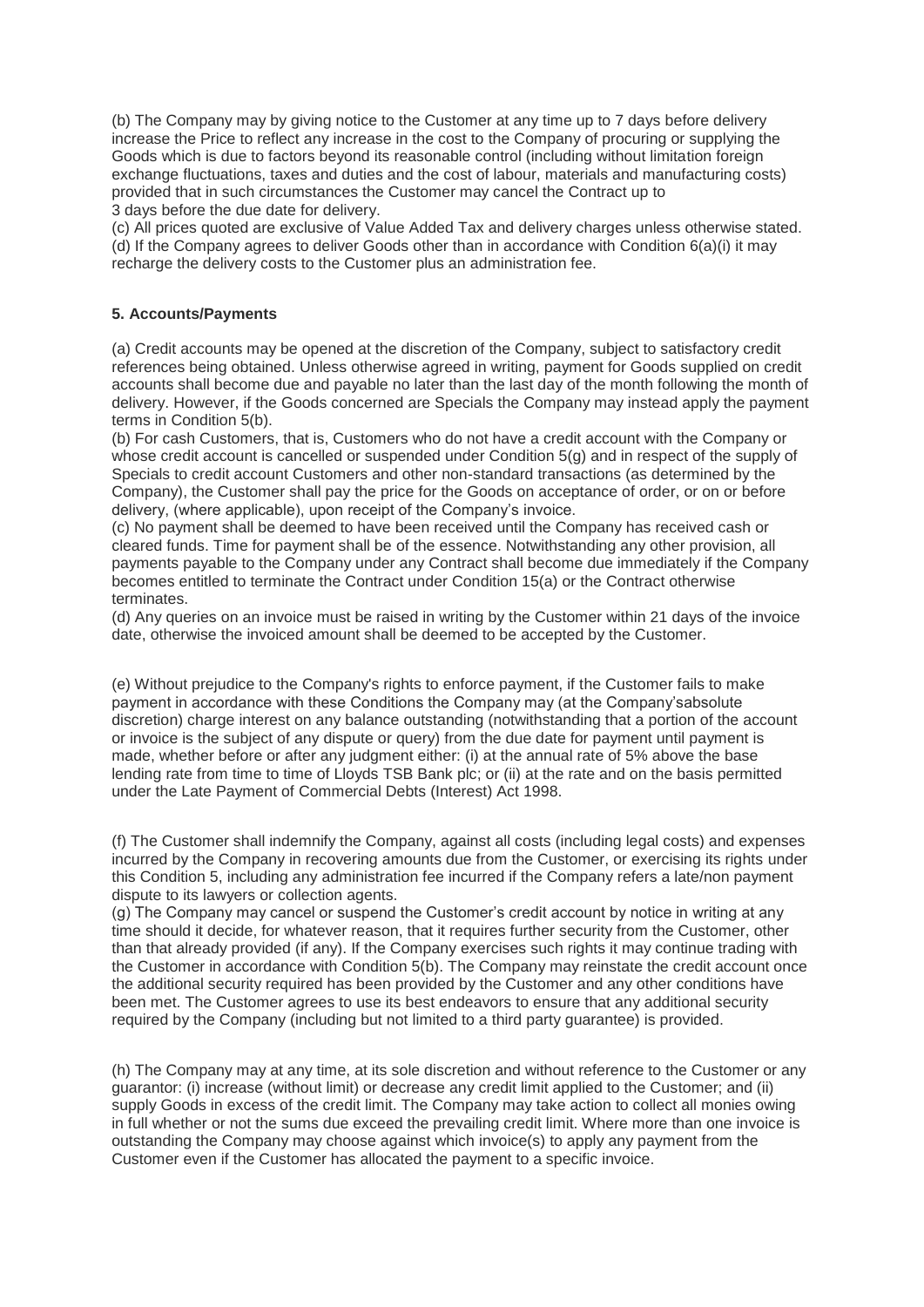(i) The Customer shall give the Company prior written notice of any change in its constitution or ownership or, in the case of a sole trader or partnership, if it wishes to incorporate or merge with others. The Company may then decide whether to exercise its rights in Condition 5(g) to continue trading with the Customer, whether a new credit application is required and whether to continue with any credit arrangements granted to the Customer and shall not be obliged to continue with either unless a written confirmation and acceptance is issued by an authorised member of the Company's credit management team, a Company director or the Company Secretary.

(j) If a cheque used by the Customer to pay an account is dishonoured the Company may debit the Customer's account with any charge or cost incurred by the Company as a consequence. If the Company accepts payment by credit card it may levy a surcharge at its standard rates in force at the time of payment.

(k) On termination of the Contract, howsoever caused, the Company's rights contained in this Condition 5 shall remain in effect.

## 6. Delivery/Despatch

(a) Delivery of the Goods shall be made: (i) by the Customer collecting the Goods at the Company's premises at any time after the Company has notified the Customer that the Goods are ready for collection; or (ii) if some other place for delivery is agreed by the Company, by it delivering the Goods to that place.

(b) Risk of damage to or loss of the Goods shall pass to the Customer: (i) in the case of Goods to be delivered at the Company's premises, at the time when the Company notifies the Customer that the Goods are available for collection; (ii) in the case of Goods to be delivered other than at the Company's premises, on delivery to the agreed destination; and (iii) if the Customer fails to take delivery of the Goods, at the time when the Company has tendered delivery of the Goods.

(c) If Goods are delivered by or on behalf of the Company other than at the Company's premises: (i) the Company accepts no liability whatsoever for any loss of or damage to the Goods whilst in transit unless it is notified in writing with the details of the damage within 7 days of despatch; (ii) the Customer shall give the Company such access to its premises as the Company requires in order to deliver the Goods and shall provide the labour and equipment required to complete the delivery; and (iv) the Company may charge the Customer for any return visits made as a result of the Customer's failure to take delivery of the Goods.

(d) Any stated time or date for delivery is an estimate only and is not binding on the Company. The Company shall not be liable for any failure to deliver by such time or date, nor for any loss or damage arising directly or indirectly from such failure. The Customer may not refuse to accept Goods because of late delivery; nor, where Goods are to be delivered in installments, shall the Company's failure to deliver any installments by any time or date entitle the Customer to treat the Contract as a whole as repudiated.

(e) If the Customer fails to take delivery of Goods or to give the Company adequate instruction for delivery then, without prejudice to its other rights, the Company may: (i) store the Goods until actual delivery and charge the Customer for the costs (including insurance) of storage; or (ii) sell the Goods at the best price readily obtainable and (after deducting all reasonable storage and selling expenses) account to the Customer for any excess over the Price or charge the Customer for any shortfall against the Price.

(f) Where delivery is to be made by instalments, each instalment shall be deemed to be a separate and distinct contract and no default by the Company in respect of any one or more instalment shall entitle the Customer to reject or withhold payment in respect of any other instalment.

(g) The Company shall provide evidence (such as a delivery note) of the delivery of Goods supplied in response to a request from the Customer provided it is received within 3 months of the delivery date. If the Customer does not raise any query about delivery within such period, the Goods concerned shall be deemed to have been delivered in accordance with the Contract.

(h) The Company does not accept liability for shortages in quantities delivered unless the Customer notifies the Company of any claim for short delivery of the Goods within 2 days of the delivery to the Customer. In such circumstances the Company's liability shall be restricted to making good the shortage. Any delivery book or note marked "NOT EXAMINED" will not prevent the operation of these clauses nor constitute express or implied notice in writing of any potential or actual shortage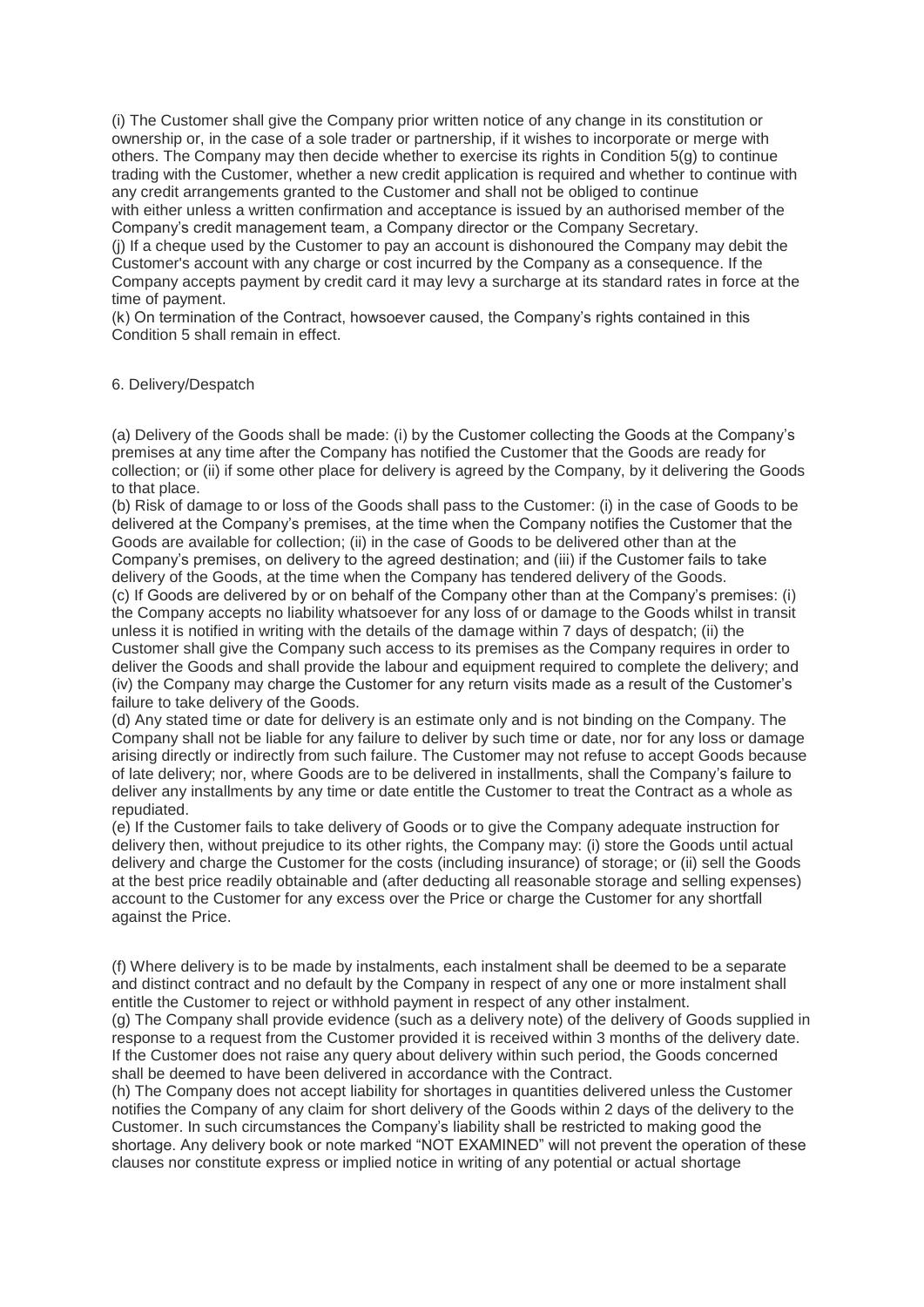### 7. Performance

The Customer shall ensure that: (i) the Goods are sufficiently suitable and fit for the purpose intended and comply with all applicable requirements whether statutory, regulatory, municipal or otherwise; (ii) its premises are safe and suitable for the delivery, installation, use and operation of the Goods and comply both before and after such delivery, installation and during such operation with all relevant legislation (including without limitation safety legislation); (iii) any item of equipment provided by it which relates to the installation or operation of the Goods or is ancillary to or is for use in connection with the Goods shall not adversely affect their suitability or fitness for purpose.

### 8. Warranty

(a) Subject to Condition 9(a) the Company agrees (in its discretion) to repair (if possible), replace free of charge or refund any sums paid by the Customer for any Goods which in the reasonable opinion of the Company are defective due to a manufacturing fault but only if: (i) such fault is notified to the Company in writing within 7 days of delivery; and (ii) the Company and/or its representative is given a reasonable opportunity after receiving the notice of examining such Goods in situ or the Customer (if asked to do so by the Company) returns such Goods to the Company, at such address specified by the Company, for the examination to take place there.

(b) The Company shall not be liable for a breach of the warranty in Condition 8(a) if: (i) the Customer makes any further use of such Goods after giving notice of a defect; or (ii) the defect arises because the Customer failed to follow the Company's or the manufacturer's oral or written instructions as to the storage, installation, commissioning, use or maintenance of the Goods or (if there are none) good trade practice; or (iii) the Customer alters or repairs such Goods without the written consent of the Company.

(c) The Company is not responsible either for the cost of removing or re-installing any repaired or replacement Goods, unless previously agreed in writing by a Company director. (d) Any defective Goods or parts thereof replaced by the Company in accordance with this Condition or otherwise shall become, or remain, the property of the Company.

(e) Where the Company is not the manufacturer of the Goods, the Company will endeavour to transfer to the Customer the benefit of any warranty or guarantee given to the Company.

### 9. Liability

(a) Nothing in these terms shall be deemed to exclude or restrict the Company's liability for: (i) death or personal injury resulting from its negligence; (ii) fraudulent misrepresentation; or (iii) any breach on its part of any undertaking as to title implied by Section 12 of the Sale of Goods Act 1979 (as amended) or by Section 8 of the Supply of Goods (Implied Terms) Act 1973 (as amended).

(b) Subject to Condition 9(a), the Company's total aggregate liability under or in connection with the Contract (howsoever such liability arises, whether in contract

or tort or otherwise, including for negligence) shall be limited to the value of the Goods supplied under the Contract.

(c) Subject to Condition 9(a), the Company shall not be liable (howsoever such liability arises, whether in contract or tort or otherwise, including for negligence) for any indirect or consequential loss or for damage to or for loss of profit, business, savings, production or goodwill which arises out of or in connection with the Contract.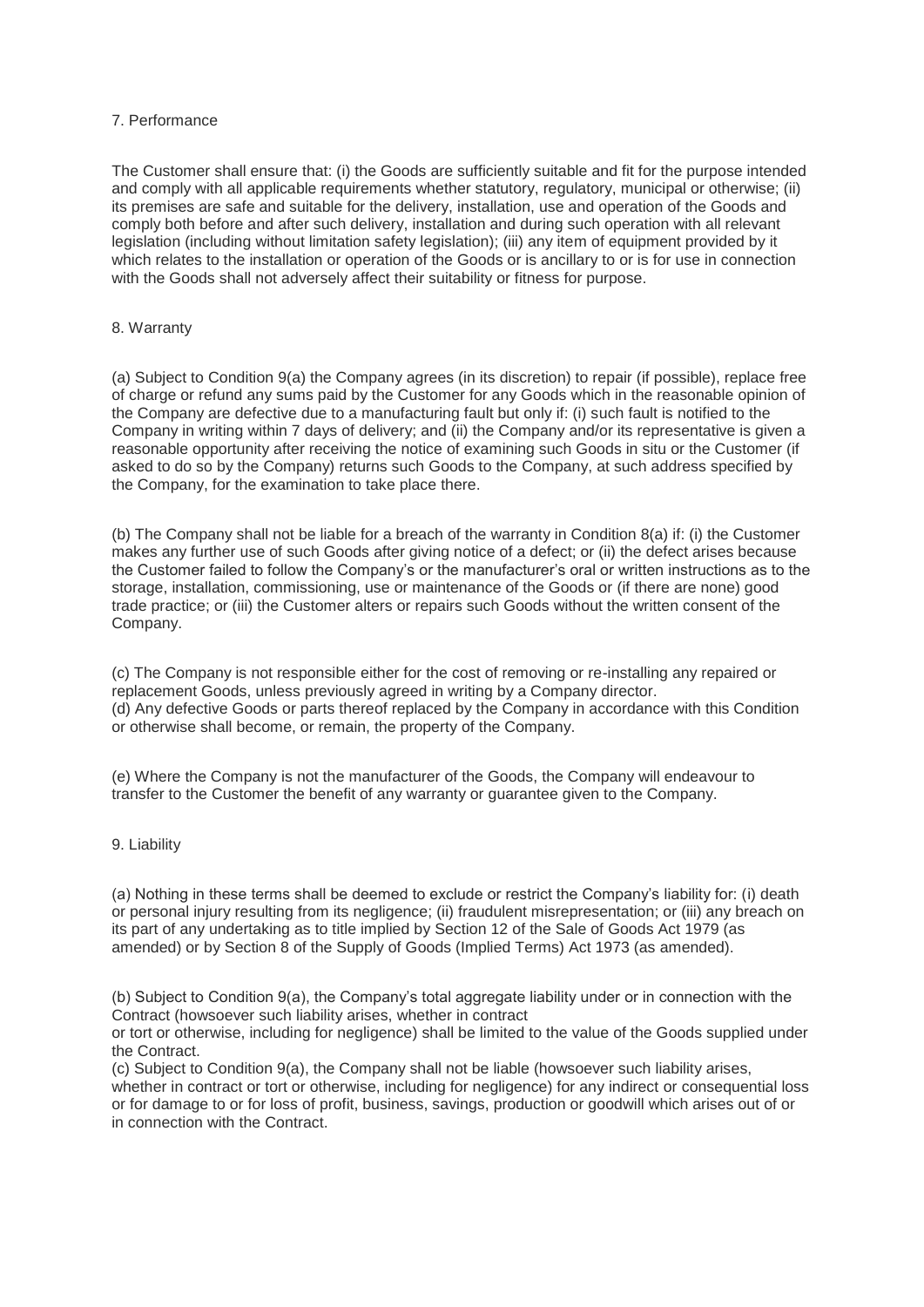(d) Where the Company sells Goods to a Customer who is not a Consumer and the Customer sells those Goods directly or indirectly to a person who is such a Consumer, without prejudice to its rights under the Contract the Customer shall indemnify the Company against any liability or loss whatsoever arising directly or indirectly pursuant to the Consumer Protection Act 1987.

(e) The Customer shall indemnify the Company from and against all loss, damage, or liability suffered or incurred by the Company or any third person for or arising out of the negligence, breach of statutory duty, breach of contract or other duty of the Customer or its officers, employees, agents or contractors, in each case in the course of performance of or otherwise in any way arising out of or in connection with the Contract.

(f) These Conditions set out the Company's entire liability in respect of the Goods and rights granted under them are in lieu and to the exclusion of all other warranties, conditions and other terms express or implied by statute, common law or a course of business except for any which cannot legally be excluded.

### 10. Misrepresentation

(a) The Company shall not be liable in respect of any misrepresentation made by the Company its servants or agents to the Customer its servants or agents as to the condition of the Goods, their fitness for any purpose or as to quantity or measurements unless the representation is made or confirmed in writing by the Company and/or is fraudulent.

(b) Without prejudice to Condition 10(a), whilst the Company takes every precaution in the preparation of its catalogues technical circular price lists and other literature, these documents are for the Customer's general guidance only and statements made in them (in the absence of fraud on the part of the Company) shall not constitute representations by the Company and the Company shall not be bound by them.

#### 11. Ownership

(a) Unless the Company agrees otherwise in writing, ownership of the Goods shall not pass to the Customer until the Company has received from the Customer payment for the Goods and all other sums which are due to the Company from the Customer.

(b) Until ownership has passed in accordance with Condition 11(a), the Customer shall: (i) hold the Goods on a fiduciary basis as the Company's bailee; and (ii) store the Goods (at no cost to the Company) separately from all other goods of the Customer or any third party in such a way that they remain readily identifiable as the Company's property; and (iii) not destroy, deface or obscure any identifying mark, serial number or packaging on or relating to the Goods; and (iv)

maintain the Goods in satisfactory condition, keep them insured on the Company's behalf for their full Price against all risks and provide the Company with a copy of the insurance policy on request; and (v) deliver up the Goods to the Company on demand.

(c) The Customer may only resell the Goods before ownership has passed if such sale is made in the ordinary course of the Customer's business at full market value and is a sale of the Company's property on the Customer's own behalf dealing as principal. The Customer shall hold such part of the proceeds of sale as represents the amount owed by the Customer to the Company for the relevant Goods separately (in a bank account that does not contain any third party monies and is not overdrawn) on trust on behalf of the Company and the Customer shall promptly account to the Seller on such sale.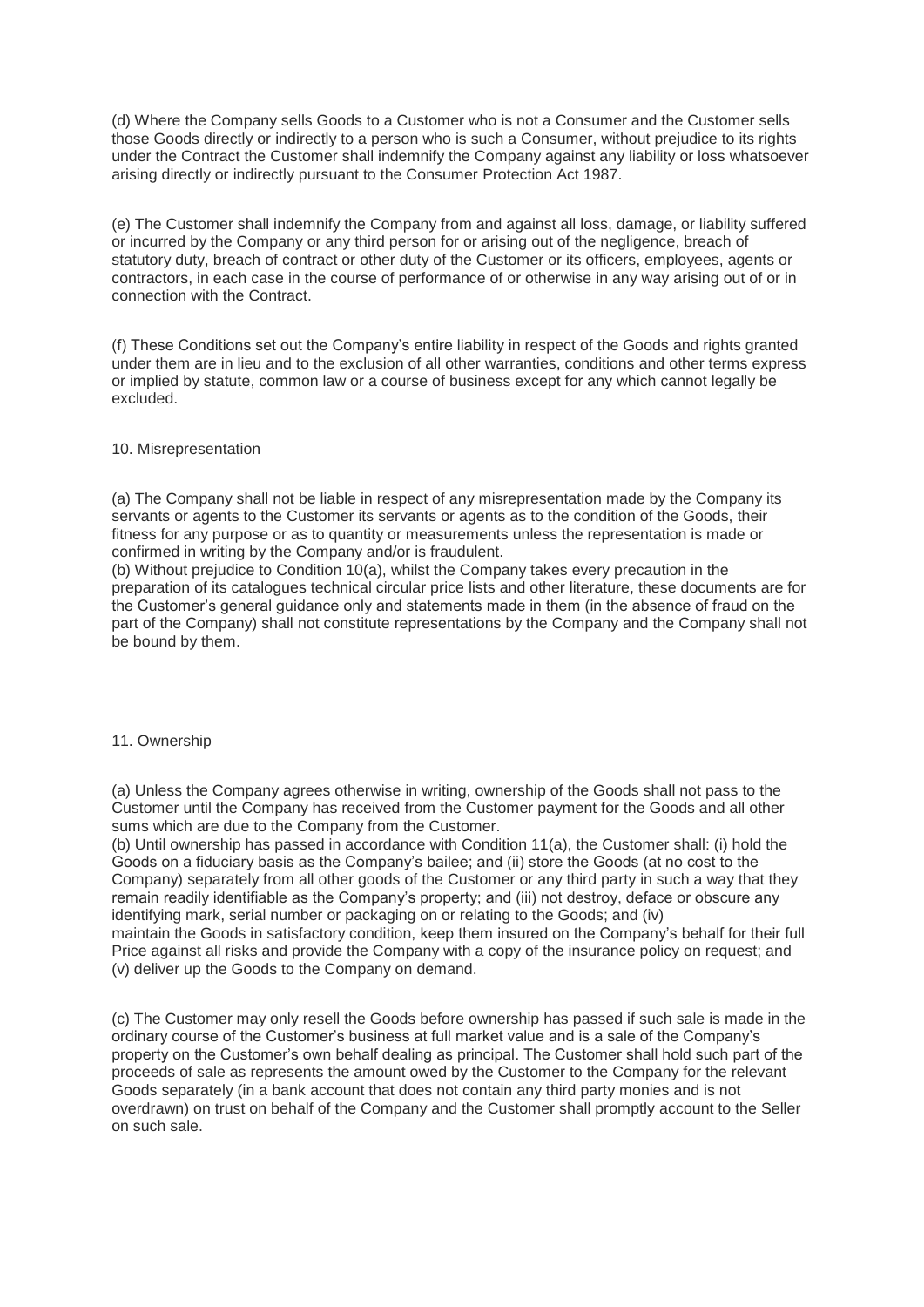(d) The Customer's right to possession of the Goods shall terminate immediately if the Customer: (i) becomes insolvent (as defined in Condition 15(b)); or (ii) suffers or allows any execution, whether legal or equitable, to be levied on its property or obtained against it; or (iii) fails to observe or perform any of its obligations under the Contract or any other contract it has with the Company; or (iv) encumbers or in any way charges any of the Goods.

(e) The Company may recover payment for the Goods notwithstanding the fact that ownership of any of the Goods has not passed from the Company to the Customer.

(f) The Customer grants, and in the case of third parties shall procure, the Company and its agents and employees an irrevocable licence at any time to access and enter any premises where the Goods are or may be stored to inspect, repossess and remove them.

(g) Where the Company is unable to determine whether any Goods are the goods in respect of which the Customer's right to possession has terminated, the Customer shall be deemed to have sold all goods of the kind sold by the Company to the Customer in the order in which they were invoiced to the Customer.

(h) Should the Company repossess any Goods or the Customer delivers up any Goods, in accordance with this Condition 11, the Contract in respect of those particular Goods is rescinded. (i) On termination of the Contract, howsoever caused, the Company's rights contained in this Condition 11 shall remain in effect.

12. Sizes and Weights etc.

(a) All sizes stated by the Company or a manufacturer are subject to dimensional tolerances in accordance with the appropriate BSS.

(b) The Company may deliver to the Customer an excess and/or deficiency of up to 10% of the weight or volume it agrees to deliver without any liability to the Customer and in such circumstances the Price payable by the Customer shall be adjusted accordingly.

### 13. Pallets and Packaging

(a) The Company may charge for any packaging provided on a time and materials basis. Charges levied by the Company for crates, cases, pallets or aggregate bags will be credited if reusable items in good condition are returned to the Company carriage paid within 28 days of delivery. Polythene sacks are nonreturnable.

(b) The Customer is solely responsible for the disposal of any waste arising from the Goods once delivered and will comply with all applicable laws, regulations and waste management licences relating to such waste.

### 14. Force Majeure

The Company may defer the date of delivery or cancel the Contract or reduce the volume of Goods ordered by the Customer (without liability) if it is prevented from or delayed in performing due to circumstances beyond its reasonable control including, without limitation, acts of God, governmental actions, war or national emergency, riot, civil commotion, fire, explosion, flood, epidemic, lock-outs, strikes or other labour disputes (whether or not relating to either party's workforce), or restraints or delays affecting carriers or inability or delay in obtaining supplies of adequate or suitable materials.

15. Default and Termination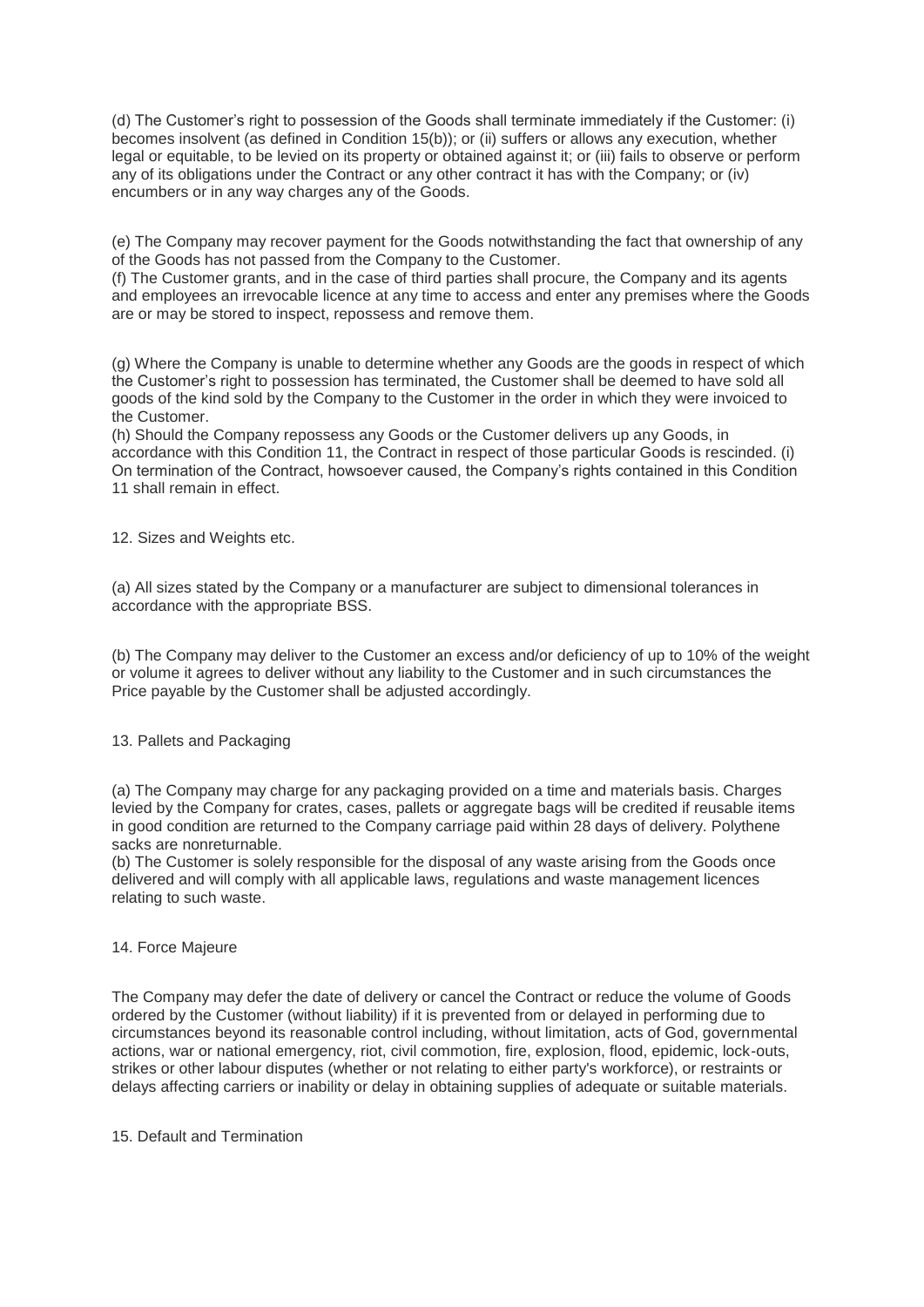(a) If the Customer becomes insolvent or commits any breach of the Contract the Company may, without prejudice to its other rights, stop any Goods in transit and/or suspend further deliveries and by notice in writing to the Customer terminate the Contract.

(b) For the purposes of Conditions 11(d) and 15(a) "insolvent" means the Customer becoming unable to pay its debts within the meaning of Section 123 of the Insolvency Act 1986, the levying of the threat of execution or distress on any property of the Customer, the appointment of a receiver or administrative receiver over all or any part of the Customer's property, a proposal for a voluntary arrangement or compromise between the Customer or its creditors whether pursuant to the Insolvency Act 1986 or otherwise, the passing of a resolution of voluntary winding-up or summoning a meeting to pass such a resolution other than for the purposes of a bona fide amalgamation or reconstruction, the presentation of a petition for the winding-up of the Customer or an administration order in relation to the Customer, the Customer ceasing or threatening to cease to carry on its business or the Company reasonably contemplating that any of the foregoing will occur. (c) If the Company is entitled to terminate the Contract under Condition 15(a) the Customer's licence to sell in Condition 10(ii) ends automatically and the Company may, without prejudice to its other rights: (i) in the case of any sale involving more than one delivery forthwith suspend any further deliveries; (ii) demand immediate payment of all sums then payable by the Customer regardless of whether the Customer is in default of the contract under which such sums are payable, including such sums not yet due.

### 16. Patent and Trade Marks

(a) No representation is made or warranty given that any Goods supplied do not infringe any letters patent, trademarks, registered designs, or similar industrial or intellectual property rights. (b) The Customer will unconditionally fully and effectively indemnify the Company against all losses, damages, costs or expenses awarded against or incurred by the Company in connection with or paid or agreed to be paid by the Company as a consequence of the Company supplying Goods to specifications or designs provided by or on behalf of the Customer, including in settlement of any claim for infringement of any patents, copyright, design, trademark or any other industrial or intellectual property rights of any other person.

### 17. Notices

Any notice under or in connection with the Contract shall be in permanent readable form and shall be deemed properly delivered if addressed to the party concerned as its principal place of business or last known address and sent by first class pre-paid post. Such notice shall be deemed to be delivered 48 hours after posting

### 18. Disputes and Set-Off

Any liability of the Company under the Contract shall be subject to and conditional upon the due performance and observance by the Customer of all its obligations under these Conditions and the Customer may not withhold or delay payment or exercise any rights of set-off whatsoever and howsoever arising which might otherwise be available to it.

### 19. Waiver

No failure or delay on the part of the Company to exercise any of its rights under the Contract shall waive of those rights, nor shall any single or partial exercise of such rights preclude their further exercise. Any waiver by the Company of any breach by the Customer of any of its obligations under the Contract shall not affect the rights of the Company if there is any further or additional breach.

20. Health & Safety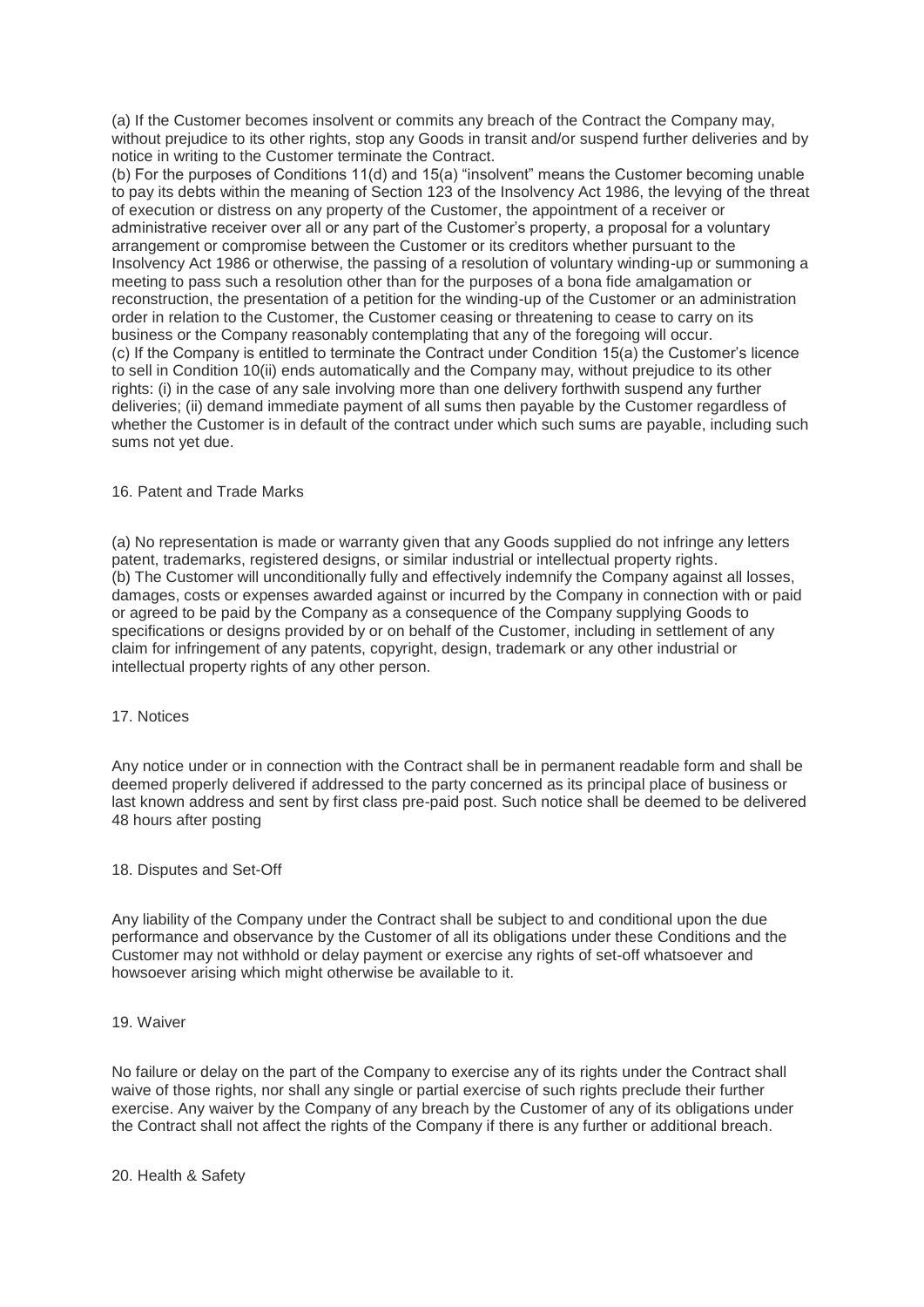Certain Goods could, if incorrectly used, give rise to risks to health and safety. Information in respect of such Goods is available from the Company. The Customer undertakes that it shall ensure compliance so far as is reasonably practicable by its employees, agents, licensees and customers with any instructions given by the Company or the manufacturer for the purpose of ensuring that the Goods are safe and without risk to health when properly used and will take any other steps or precautions, having regard to the nature of the Goods, as are necessary to preserve the health and safety of persons handling, using or disposing of them.

### 21. Severability

Each and every obligation contained in these Conditions is a separate obligation and if any provision of these Conditions is found by any court, tribunal or administrative body of competent jurisdiction to be wholly or partly illegal, invalid, void, voidable, unenforceable or unreasonable it shall to the extent of such illegality, invalidity, voidness, voidability, unenforceability or unreasonableness be deemed severable and the remaining Conditions and the remainder of such provision shall continue in full force and effect. If any illegal, invalid, void, voidable, unenforceable or unreasonable provision would be valid, enforceable or legal if some part of it were deleted, the provision shall apply with the minimum modification necessary to make it legal, valid and enforceable.

### 22. Headings

The headings in these Conditions are for convenience only and shall not affect their interpretation.

### 23. Governing Law

(a) Subject to Condition 23 (b), the Contract shall be governed by and construed in accordance with English law and all disputes arising in connection with the Contract shall be submitted to the nonexclusive jurisdiction of the English Courts. (b) If the Customer is domiciled in Scotland (according to the Civil Jurisdiction and Judgements Act 1982) or Goods are delivered to the Customer in Scotland, the Company may elect that the Contract shall be governed by and construed in accordance with Scottish law and/or all disputes arising in connection with the Contract shall be submitted to the jurisdiction of the Scottish Courts.

### 24. Credit Search

The Company will make a search with a Credit Reference Agency, who will keep a record of that search and will share the information with the Company and other businesses. In some instances the Company may also make a search on the personal credit file of principal directors. The Company may also pass or share Customer information with carefully selected third parties for the purposes of account opening, credit vetting and account management. Should it become necessary to review an account, then again a credit reference may be sought and a record kept. The Company will monitor and record information relating to Customer trade performance and such records will be available to Credit References Agencies who will share that information with other businesses when assessing applications for credit and fraud prevention. For the purposes of credit referencing the Company ma also share information with other businesses.

### **25. Assignment**

The Customer may not assign the Contract without the prior written consent of the Company. The Company may assign or sub-contract the Contract or any part of it to any person, firm or company.